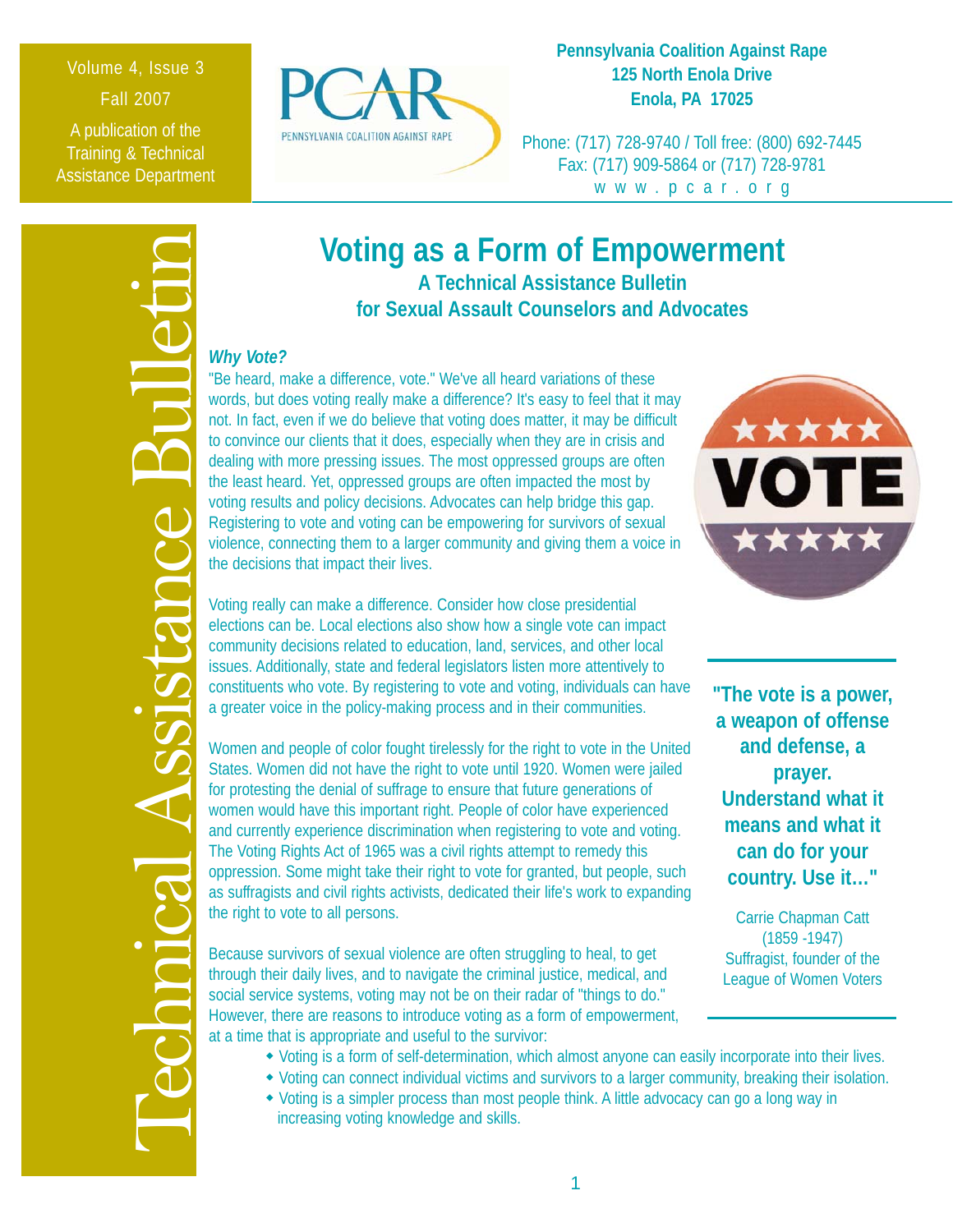$\equiv$ 

### *Who can register to vote?*

Anyone who is at least 18 and a US citizen may vote. You also must be a resident in your election district for at least 30 days.

#### *What if my client does not have a permanent residence?*

A person may still be able to register to vote. To advocate for clients in specific circumstances, contact the Department of State at 717-787-5280.

## *What if safety and address confidentiality is an issue for the survivor?*

Clients registered with the PA Address Confidentiality Program (ACP) will need to register to vote in person at the counter in the county voter registration offices. In order to limit the exposure of the confidential information, the participant must ask to speak directly to the Voter Registration/Election Director or someone designated by the Director. Clients should be strongly encouraged to call in advance and make an appointment with the Director or designee to ensure that they will be seen.

**Your choice matters as much as the choice of your spouse, or your boss, or your partner, or a millionaire CEO, or a homeless person unless you make no choice at all.**

Participants will fill out a Voter Registration Mail Application (VRMA) where they will include their residential address. This form, along with any other document the participant files with the office, shall be kept in a

locked, confidential file. The original VRMA form will not be available in the open records requests unless directed under the supervision of a judge or in a judge's chambers. For more information on voting when participating in the ACP, contact the PA Office of the Victim Advocate at 1-800-563-6399.

#### *Is it legal for my center to run a voter registration drive in Pennsylvania?*

A voter registration drive can be held by a 501c3 as long as the center does not accept any financial compensation for registering individuals to vote AND does not try to influence how a person registers or votes along party lines. Voter registration applications can be obtained through:

- your local county voter registration office
- the League of Women Voters Pennsylvania, 1-800-692-7281 ext. 10
- the Pennsylvania State Voter Registration office, 1-800-552-VOTE

#### *How can I integrate voter registration activities into my existing (and very busy) schedule?*

- Use your judgment to assess the timeliness, relevance, and usefulness of information to victims and survivors. Not everyone will be ready for this information.
- Consider discussing towards the end of counseling work with an individual, depending on the interest/needs of client.
- Consider discussing as a part of an "empowerment," "self-determination," or "social activism" discussion in support group settings.
- Consider discussing with significant others when they express a desire to take action on a broader scale
- Post information such as posters, brochures, and voter registration cards in waiting rooms and common areas. Offer to help fill out and mail the voter registration forms.
- Follow up with victims and survivors regarding above mentioned resources, i.e., do you need help filling out the card, do you have questions, etc.
- Integrate voter registration into prevention education, collaborations, health and safety fairs, etc. Ask collaborative partners to consider running voter registration drives in their respective agencies, etc.

2